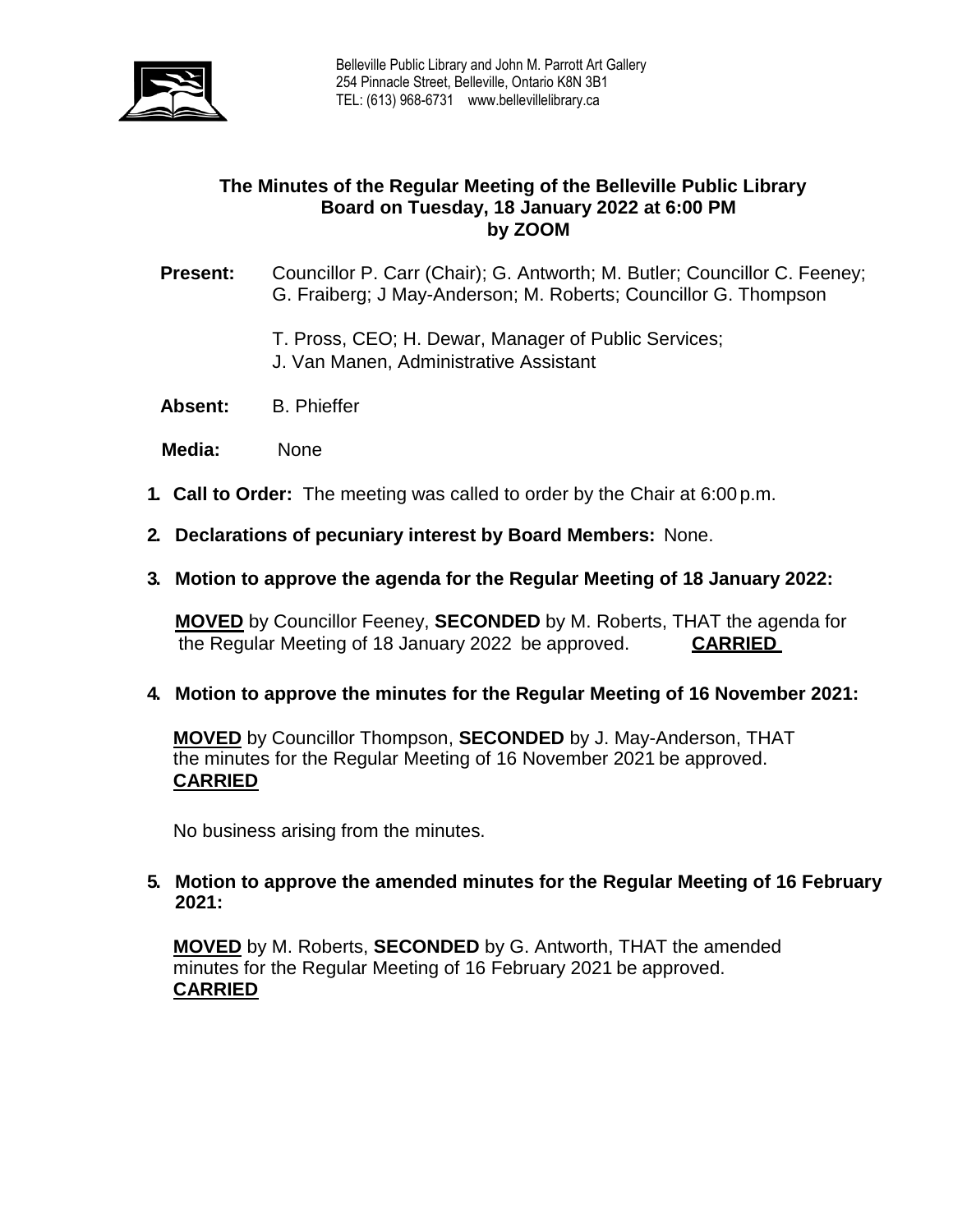

**6. Items for Information**

**Statistics November and December 2021 CEO's Report Media Report**

**MOVED** J May-Anderson, **SECONDED** by G. Antworth, to receive the Items for Information. **CARRIED** 

# **7. Financial Statement to 31 December 2021**

**MOVED** by M. Roberts, **SECONDED** by G. Fraiberg, THAT the Financial Statement to 31 December 2021 be approved. **CARRIED**

## **8. 2022 Closure dates**

**MOVED** by G. Fraiberg, **SECONDED** by J. May-Anderson, THAT the Belleville Public Library Board approves the 2022 closure dates as presented. **CARRIED**

## **9. 2022 Board Meeting dates**

**MOVED** by Councillor Feeney, **SECONDED** by G. Antworth, THAT the Belleville Public Library Board approves the 2022 regular meeting dates as amended. **CARRIED**

#### **10. Draft Strategic Plan for approval**

**MOVED** by G. Fraiberg, **SECONDED** by M. Butler, THAT the Belleville Public Library Board approves the draft 2022-2027 strategic plan as presented and directs staff to prepare the plan for publication with the final public copy approved at the February regular Board meeting. **CARRIED**

### **11. Report to Board 22\_01: De-accession approval Gallery Collection: Artist proposal for painting buy-back**

**MOVED** by M. Roberts, **SECONDED** by G. Fraiberg, THAT the Belleville Public Library Board accepts the condition report on the Milly Ristvedt painting for information. **CARRIED**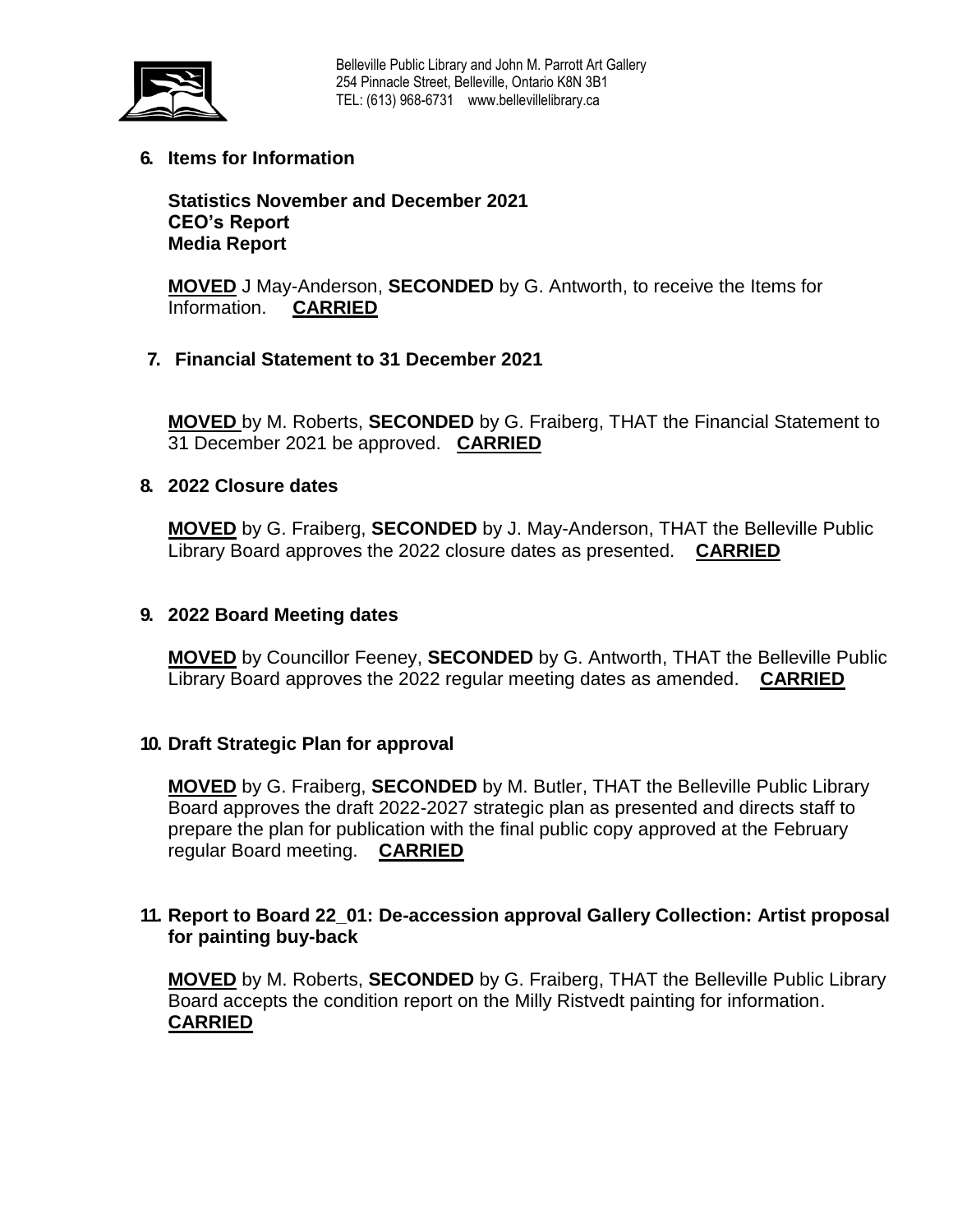

# **12. Report to the Board 22\_02: Accession approval Gallery Collection: Manly MacDonald and Anne Ireland painting donations**

**MOVED** by Councillor Feeney, **SECONDED** by G. Fraiberg, THAT the Belleville Public Library Board approves the accession of two original oil paintings that have been donated to the John M. Parrott Art Gallery's Permanent Collection: "Winter Woods and Stream" by Manly MacDonald and "Rescue" by Anne Ireland, and directs staff to issue tax receipts for the values stated below . **CARRIED**

1.) "WINTER WOODS & STREAM" oil painting by Manly MacDonald (10 ¾ x 13 ¾ inches in original frame) – Appraised Value by Charles Beale, November 20, 2021 at: \$3,500.00. Date Received: 29 December 2021.

2.) "RESCUE" oil painting, on canvas by Anne Ireland, 60 x 48 inches valued at \$1500.00 when exhibited at the Parrott Gallery previously. Date Received: 3 January 2022.

# **13. Report to the Board 22\_03: Reserve transfer approvals**

**MOVED** by G. Fraiberg, **SECONDED** by Councillor Feeney, THAT the Belleville Public Library Board approves the following reserve transfers between our 2021 operating budget and the Library reserve accounts as per the following chart: **CARRIED**

| <b>Reserve account</b>     | Amount to be transferred    | <b>Amount of reserve</b> |
|----------------------------|-----------------------------|--------------------------|
| name:                      | from operating to           | fund after transfers     |
|                            | reserves:                   |                          |
| <b>Sick Leave Payout</b>   | \$15,000 (budgeted \$5,000) | \$37,497                 |
| Capital                    | \$10,000 (budgeted)         | \$80,724                 |
| Equipment                  | \$80,000                    | \$84,301                 |
| <b>Reserve account</b>     | Amount to be transferred    | <b>Amount of reserve</b> |
| name:                      | from reserves to            | fund after transfer      |
|                            | operating:                  |                          |
| Sick leave payout          | \$19,104                    | \$18,393                 |
| <b>Development Charges</b> | \$30,000                    | Approx. \$100,000        |

## **14. Report to the Board 22\_04: Staff laptop purchase approval**

**MOVED** by M. Roberts, **SECONDED** by J. May-Anderson, THAT the Belleville Public Library Board approves the purchase of four laptops for staff use from Dell Technologies Canada for \$9,320 before tax total cost, funded from the equipment reserve. **CARRIED**